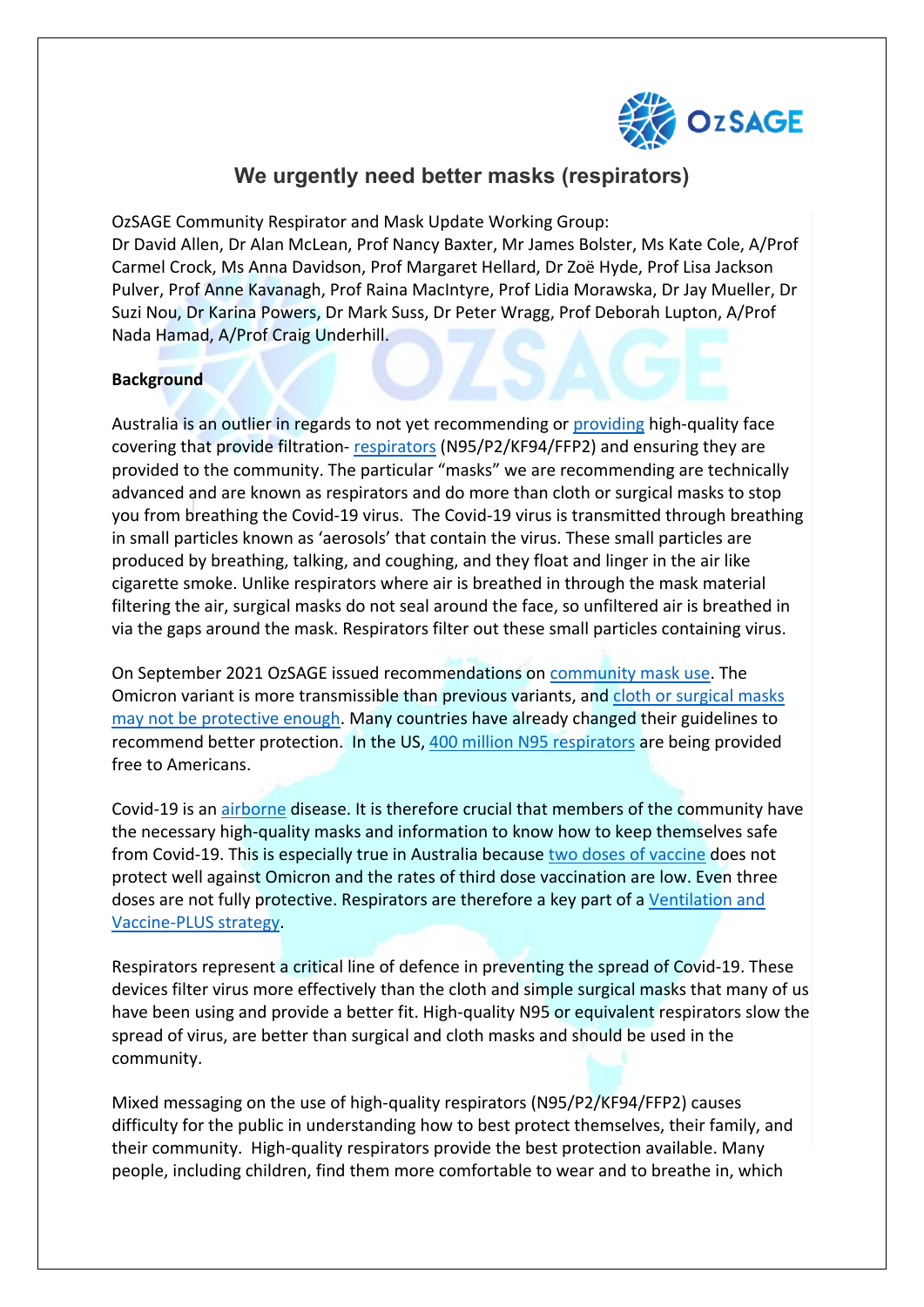

means they are more likely to wear them and for longer periods. Respirators can also be reused, and can therefore be cost-effective and better for the environment. Where people only have access to surgical masks (e.g. blue surgical masks are common), education campaigns should include clear information on how they can be modified to improve them.

To minimise community transmission, cloth and surgical masks should be urgently replaced with respirators. These high-quality respirators are specifically [designed and manufactured](https://infostore.saiglobal.com/en-au/standards/as-nzs-1716-2012-117495_saig_as_as_267665/)  [to provide protection from airborne hazards.](https://infostore.saiglobal.com/en-au/standards/as-nzs-1716-2012-117495_saig_as_as_267665/) They also meet regulatory standards for filtration and fit. In contrast [surgical masks](https://www.standards.org.au/standards-catalogue/sa-snz/health/he-013/as--4381-colon-2015) are not designed to provide protection from airborne hazards and without modification have a poor fit.

The filtration effectiveness of cloth masks is generally lower than that of surgical masks. Cloth masks are highly variable in design and many have only one or two layers, which is [inadequate.](https://theconversation.com/which-mask-works-best-we-filmed-people-coughing-and-sneezing-to-find-out-143173) Fit is as important as filtration, meaning if a mask has gaps, unfiltered air will be inhaled and exhaled by the wearer through those gaps. It is important that everyone understands the importance of fit and filtration, to improve the effectiveness of our mask use and reduce community transmission.

There is strong scientific [evidence](https://www.pnas.org/content/118/49/e2110117118) that [respirators reduce transmission.](https://theconversation.com/time-to-upgrade-from-cloth-and-surgical-masks-to-respirators-your-questions-answered-174877) Statements to the contrary are not based on evidence and mislead the public in making informed decisions about how to best protect themselves. Fit-testing of respirators is not required for the general community. Wearing a respirator will still [reduce the risk of infections by two and a](https://www.pnas.org/content/118/49/e2110117118)  [half times](https://www.pnas.org/content/118/49/e2110117118) of wearing a regular surgical mask. The public can also easily be shown how to [assess and improve the adequacy of the seal](https://www.youtube.com/watch?v=9hgZKABt9QM) (a seal check) of respirators.

A Vaccines-Plus strategy is based upon layers of protection. Respirators are one of these layers that the general community can use to protect themselves. Soon almost every one of us will know a friend or family member who has become sick with Covid-19. But this outcome can be prevented if people are given respirators as one of the layers of control in Vaccines Plus. We note that the WHO has stated that Omicron is not mild and people should be actively protecting themselves from transmission.

Recommending the use of respirators in the community is not new. These high-quality masks have been previously recommended in community settings, for example during [bushfire season,](https://www.health.nsw.gov.au/environment/air/documents/protect-yourself-from-bushfire-smoke.pdf%22%20HYPERLINK%20%22https:/www.health.nsw.gov.au/environment/air/documents/protect-yourself-from-bushfire-smoke.pdf) during the safe removal of asbestos by the [general public,](https://www1.health.gov.au/internet/main/publishing.nsf/Content/ohp-enhealth-asbestos-may2012.htm/$File/asbestos-feb13.pdf) and to protect from [legionella in soil and potting mix.](https://www.health.nsw.gov.au/Infectious/legionnaires/Pages/default.aspx) Government bodies have produced simple and straight forward guidance for the community on the [use of these high-quality masks](https://www.health.nsw.gov.au/environment/air/documents/protect-yourself-from-bushfire-smoke.pdf) in those settings. This needs to be urgently expanded to apply to protecting our communities from Covid-19.

We need to slow the spread of Omicron and other Covid-19 variants for many reasons including:

• To allow time to ensure children are vaccinated especially as schools are re-opening with primary school children only just receiving their first dose of the vaccine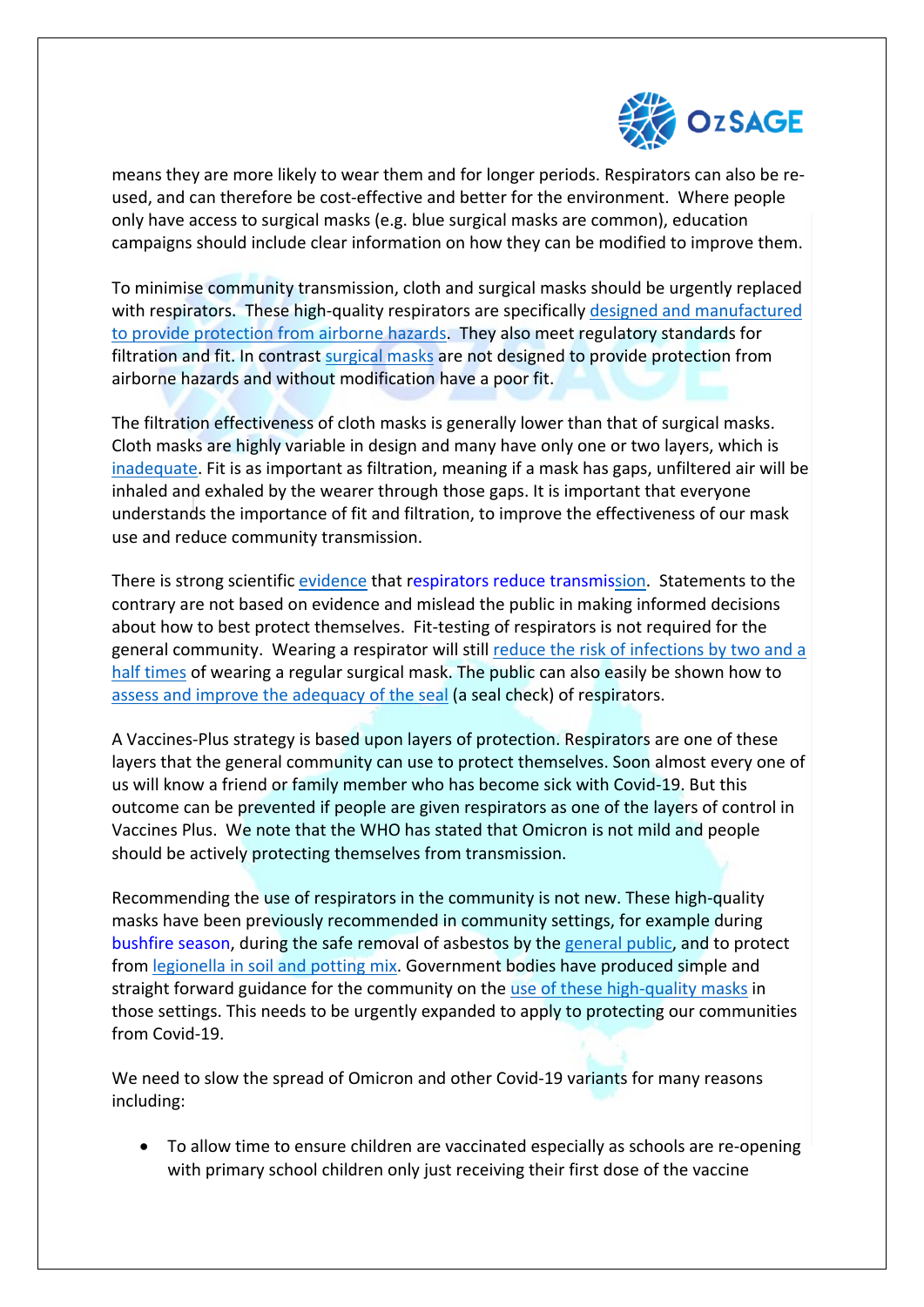

- To allow time for adults to receive their boosters, including people with blood cancers and other immunocompromising diseases who are now recommended to have a fourth dose.
- To reduce the risk of adverse health outcomes including long COVID and death
- To protect vulnerable members of society and those serving the public in face-toface roles
- To reduce pressure on the health and ambulance system, including the short staffing of care for people with disabilities
- To keep the economy functioning

## **Key current problems**

OzSAGE's previous document ['Community Mask Use'](https://ozsage.org/wp-content/uploads/2021/09/OzSage-Masks1-4.pdf) described how basic cloth and surgical masks, which most Australians use, are varied in quality and do not adequately protect the wearer. To protect against airborne disease, respirators are required because:

- Physical distancing alone is not sufficient to prevent transmission
- Transmission frequently occurs in shared indoor spaces
- Transmission can occur outdoors when people are close together
- Currently available vaccines are much less effective against the Omicron variant, and vaccinated people are at risk of breakthrough infections. Additional measures are urgently required to keep the community safe, such as high-quality masks, safe indoor air ventilation, reducing crowd numbers and physical distancing and other means such as reducing mixing socially and at work

• Surgical masks and cloth masks have gaps. To get the best protection, you need to have no gaps and the mask should seal against your face. Surgical and cloth masks are not suitable, due to their inability to seal your mouth and nose against transmission. With a respirator you breathe THROUGH the mask, as opposed to surgical and cloth masks where you breathe through the gaps AROUND the masks. Respirators are the only masks that are designed to filter out virus from the air. Surgical and cloth masks allow aerosols to escape through the gaps around the edges of the mask.

These recommendations are made on best available evidence and any supply issues should be urgently addressed by government.

### **Recommendations**

- 1. Respirators should be provided free to the community, with special attention to provision for those with disabilities or in residential care.
- 2. Government-led education campaigns are critical to help communities understand what to look for in a respirator, what types are suitable, and how to wear the respirator including checking the seal, being clean shaven, and washing their hands before and after handling the mask. People need to know it is time to use respirators when the Covid-19 virus is spreading in the community.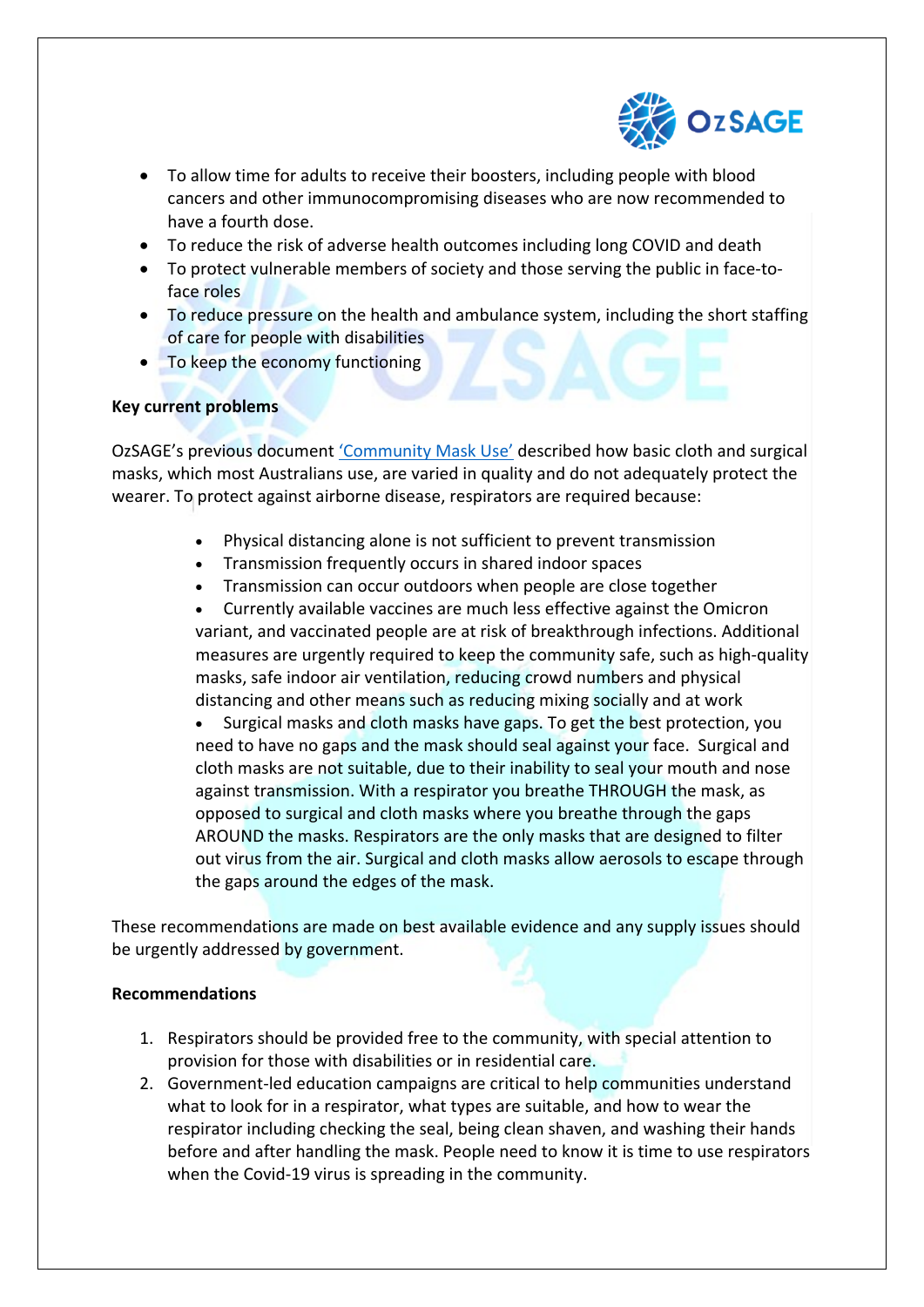

- 3. Guidelines should be developed to assist the community to safely reuse their respirators. You can wear one respirator each day and store it in a breathable paper bag at the end of each day, rotating a respirator each day over 5 days. While disposable respirators are designed to be single-use, they can be safely re-used when undamaged, stored properly between uses and rested for a [minimum of 5](https://www.ncbi.nlm.nih.gov/pmc/articles/PMC7121658/)  [days](https://www.ncbi.nlm.nih.gov/pmc/articles/PMC7121658/) (allows extra time for virus to cease to be active) by swapping masks every day provided they don't get wet and the straps are not damaged.
- 4. For those who cannot access a respirator, there is [evidence](https://www.sciencedirect.com/science/article/pii/S019665532100715X) that the fit of surgical masks can be dramatically improved by creating a type of seal:
	- Brace putting a brace, for example one made from three rubber bands that you link together with the centre band spread over your surgical mask to hold the surgical mask to against your face and the other bands each side over your ears to help create a better seal
	- Double masking wearing a tight-fitting cloth mask over your surgical mask will holds the surgical mask against your face and help create a seal
		- Knot and tuck tying / knotting the sides of your surgical mask, and tucking and folding the excess fabric inside the knot and smoothing out the fabric to be flat against your face, pulls the mask closer into your face and reduces air leaking in or out.
		- Toggles Adjustment toggles on the loops of your surgical mask can be used to pull the mask tighter to your head. You can also connect the loops together behind your head with a clip or ear saver device if your surgical mask does not have toggles.
- 5. Respirators are needed in schools. The CDC recommends universal indoor masking by all children aged two and older, as well as teachers and visitors to schools, regardless of whether they're vaccinated. Where it is developmentally appropriate, all children in school should wear respirators, and there are child-sized respirators available. As fit is important, the use of appropriately sized respirators such as child-size KF94 respirators should be used instead of cloth or surgical masks. Respirators improve comfort and are more effective to protect the wearer and others around them. Education for parents on how to protect their children as they return to school is urgently needed.
- 6. Some people with certain medical conditions such as [chronic obstructive airway](http://rc.rcjournal.com/content/65/5/658)  [disease](http://rc.rcjournal.com/content/65/5/658) may find breathing difficult with a respirator and a loose surgical mask may be all that is tolerated or recommended by a medical professional such as a GP
- 7. Some people at higher risk may want to have their respirator formally fitted to [reduce the risk of infection](https://www.pnas.org/content/118/49/e2110117118#sec-7) (Fit providers can be found at [RespFit](https://respfit.org.au/find-a-fit-tester/) ).

#### [Video showing how to improve fit of respirators and how to modify surgical masks to create a seal](https://www.youtube.com/watch?v=9hgZKABt9QM)  [against your face](https://www.youtube.com/watch?v=9hgZKABt9QM)

#### **Disclaimer**

This position statement has been written with the best available evidence and was last updated on 25 January 2022. No liability is accepted for the outcomes associated with the implementation of the advice contained herein. OzSAGE strongly recommends continuous quality assurance activities and ongoing adaptation to the circumstance